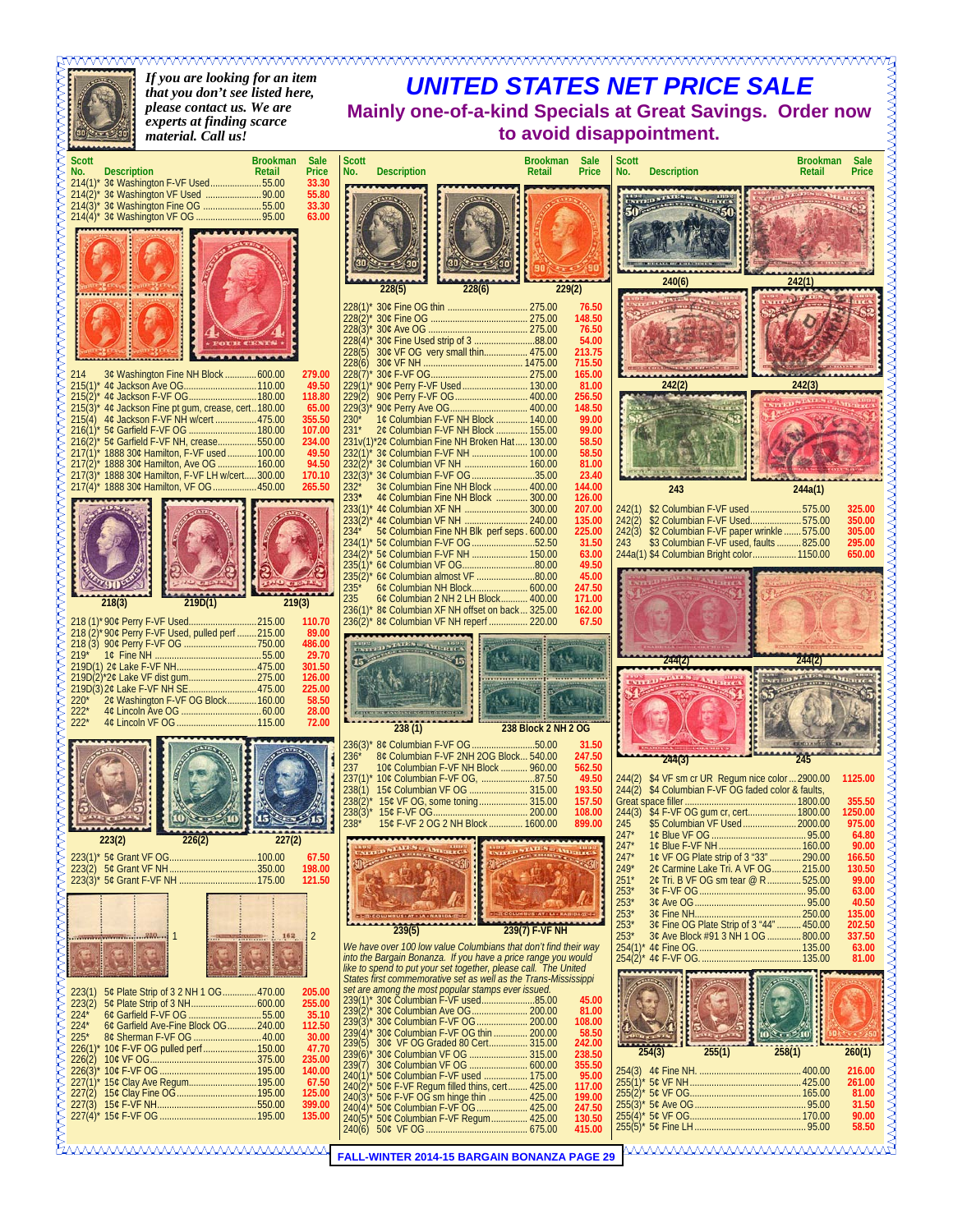

## *UNITED STATES NET PRICE SALE* **Mainly one-of-a-kind Specials at Larger than normal savings. Order now to avoid disappointment.**

| <b>UNITED STATES NET PRICE SALE</b><br>Mainly one-of-a-kind Specials at Larger than normal savings.<br>Order now to avoid disappointment.                                                                                                                                                                                                                                                                                                                                                                                                                                                                                                                                                                                                                                                                                                                                                                                                                                                                                                                                                                                                                                                                                                                                    |                                                                                                                                                                                                                                                                                                                                                                                                                                                                                                                                                                                                                                                                                                                                                                                                                                                                                                                                                                                                                                                                                                                                                                                                                                                                                                                                                                                                                                                                                                                                                                                                                                                                                                                                                                                                                                                                                                                                                                                                                                                                                                                                                                                                                                                                                                                                                                                                  |                                                                                                                                                                                                                                                                                                                                                                                                                                                                                                                                                                                                                                                                                                                                                                                                                                                                                                                                                                                                                                                                                                                                                                                                                                                                                                                                                                                                                                                                                                                                                                                                                                                                                                                                                                                                                                                                  |  |  |  |  |  |  |
|------------------------------------------------------------------------------------------------------------------------------------------------------------------------------------------------------------------------------------------------------------------------------------------------------------------------------------------------------------------------------------------------------------------------------------------------------------------------------------------------------------------------------------------------------------------------------------------------------------------------------------------------------------------------------------------------------------------------------------------------------------------------------------------------------------------------------------------------------------------------------------------------------------------------------------------------------------------------------------------------------------------------------------------------------------------------------------------------------------------------------------------------------------------------------------------------------------------------------------------------------------------------------|--------------------------------------------------------------------------------------------------------------------------------------------------------------------------------------------------------------------------------------------------------------------------------------------------------------------------------------------------------------------------------------------------------------------------------------------------------------------------------------------------------------------------------------------------------------------------------------------------------------------------------------------------------------------------------------------------------------------------------------------------------------------------------------------------------------------------------------------------------------------------------------------------------------------------------------------------------------------------------------------------------------------------------------------------------------------------------------------------------------------------------------------------------------------------------------------------------------------------------------------------------------------------------------------------------------------------------------------------------------------------------------------------------------------------------------------------------------------------------------------------------------------------------------------------------------------------------------------------------------------------------------------------------------------------------------------------------------------------------------------------------------------------------------------------------------------------------------------------------------------------------------------------------------------------------------------------------------------------------------------------------------------------------------------------------------------------------------------------------------------------------------------------------------------------------------------------------------------------------------------------------------------------------------------------------------------------------------------------------------------------------------------------|------------------------------------------------------------------------------------------------------------------------------------------------------------------------------------------------------------------------------------------------------------------------------------------------------------------------------------------------------------------------------------------------------------------------------------------------------------------------------------------------------------------------------------------------------------------------------------------------------------------------------------------------------------------------------------------------------------------------------------------------------------------------------------------------------------------------------------------------------------------------------------------------------------------------------------------------------------------------------------------------------------------------------------------------------------------------------------------------------------------------------------------------------------------------------------------------------------------------------------------------------------------------------------------------------------------------------------------------------------------------------------------------------------------------------------------------------------------------------------------------------------------------------------------------------------------------------------------------------------------------------------------------------------------------------------------------------------------------------------------------------------------------------------------------------------------------------------------------------------------|--|--|--|--|--|--|
| <b>Sale</b><br><b>Brookman</b><br><b>Description</b><br>Price<br>No.<br>Retail<br>108.00<br>81.00<br>121.50<br>71.10<br>$256(2)$ *<br>108.00<br>72.00<br>$257(2)$ <sup>*</sup><br>8¢ Plate strip of 3 Fine 2NH1LH 725.00<br>247.50<br>$257*$<br>292.50<br>148.50<br>135.00<br>89.00<br>63.00<br>148.50<br>288.00<br>112.50<br>63.00<br>$260(3)^{*}$<br>355.00<br>99.00<br>261(1)<br>261(2)<br>262(1)<br>262(2)<br>261A<br>261(1) \$1 Perry, Type I, VF OG1450.00<br>868.50<br>\$1 Perry, Type I, VF OG sm thin, cert 1450.00<br>675.00<br>261(2)<br>\$1 Perry, Type II, VF OG1800.00<br>1300.00<br>261A<br>545.00<br>262(1)<br>1094<br>\$5 Marshall, VF No Gum, sm thins at<br>263<br>upper right and lower right, cert 3350.00<br>1365.00<br>264<br>44.00<br>57*2¢ F-VF OG Type II & III combo 175.00<br>105.00<br>266/2<br>267<br>2¢ Plate Strip of 3 NH "780"57.50<br>36.00<br>267'<br>2¢ Plate Strip of 3 NH "403"57.50<br>36.00<br>$268*$<br>46.80<br>$268*$<br>54.00<br>$268*$<br>85.50<br>3¢ Jackson VF NH gum bends 140.00<br>268'<br>3¢ Jackson Block 2 NH 2 LH 230.00<br>126.00<br>3¢ F-VF strip(3) 2 nh, lh #91 230.00<br>268'<br>126.00<br>269<br>4¢ Plt strip of 3 NH (1 gum dist)#104 500.00<br>198.00<br>$269*$<br>121.50<br>$270*$<br>31.50<br>271'<br>31.50 | <b>Scott</b><br><b>Brookman</b><br><b>Sale</b><br>No.<br>Price<br><b>Description</b><br>Retail<br>274<br>15¢ Clay F-VF OG sm thin  180.00<br>67.50<br>274<br>297.00<br>275'<br>50¢ Jefferson F-VF OG  210.00<br>135.00<br>\$1 Perry, Ave OG, jumbo 2 sides 500.00<br>276<br>215.00<br>277<br>525.00<br>284(3)<br>284(4)<br>279 Grade 95<br>$279*$<br>1¢ Franklin NH strip of 3 85.00<br>53.10<br>$279*$<br>1¢ Franklin XF+ NH P#S Grade 95<br>400.00<br>279B<br>2¢ Wash, VF NH Block of 4" 110.00<br>85.00<br>279B'<br>2¢ Wash, NH Plate strip of 3 "840"85.00<br>53.10<br>279B*<br>2¢ Wash, NH Plate strip of 3 "898"85.00<br>53.10<br>5¢ Grant F-VF NH 77.50<br>281*<br>52.20<br>281*<br>35.10<br>281*<br>5¢ Grant 2 NH 1 OG Plate strip of 3  197.50<br>117.00<br>$282*$<br>6¢ Garfield Fine OG Plate strip of 3  120.00<br>76.50<br>282*<br>49.50<br>282C<br>44.10<br>283'<br>76.50<br>10¢ Webster F-VF OG 135.00<br>89.00<br>$283*$<br>10¢ Webster F-VF No Gum SE 75.00<br>$283*$<br>45.00<br>$284*$<br>15¢ Clay, F-VF OG sm crease  140.00<br>67.50<br>15¢ Clay, F-VF OG  140.00<br>90.00<br>$284*$<br>284(3)<br>198.00<br>15¢ Clay, F-VF NH 400.00<br>284(4)<br>207.00<br>10 Trans-Mississippi F-VF NH 60.00<br>285'<br>40.50<br>285'<br>10 Trans-Mississippi F-VF NH PR  130.00<br>75.00<br>285'<br>10 Trans-Miss F-VF NH BLK 2 SE 240.00<br>120.00<br>2¢ Trans-Mississippi F-VF NH PR  120.00<br>286'<br>54.00<br>286(1)<br>2¢ Trans-Mississippi F-VF NH Block 240.00<br>157.50<br>286(2)*<br>2¢ Trans-Miss Ave OG thin Block 80.00<br>52.00<br>286'<br>2¢ Trans-Mississippi VF NH95.00<br>63.00<br>2¢ Trans-Mississippi F-VF NH60.00<br>286*<br>31.50<br>287(1)* 4¢ Trans-Miss F-VF OG  100.00<br>58.50<br>287(2)* 4¢ Trans-Miss F-VF OG SE  100.00<br>53.10<br>287(3)* 4¢ Trans-Miss Ave OG  100.00<br>40.50<br>4¢ Trans-Miss Block 2 NH, 2 OG  600.00<br>287*<br>247.50<br>288(1)* 5¢ Trans-Miss F-VF OG  100.00<br>62.00<br>288(2)* 5¢ Trans-Miss VFOG sm thin  100.00<br>35.00<br>288(3)* 5¢ Trans-Miss F-VF OG Plate # Sng. 100.00<br>72.00<br>288(4)* 5¢ Trans-Miss VF OG  175.00<br>108.00<br>289(1)* 8¢ Trans-Miss F-VF OG sm thin 135.00<br>63.00<br>72.00<br>289(3)* 8¢ Trans-Miss F-VF LH  135.00<br>76.50<br>289(4)* 8¢ Trans-Miss Ave OG  135.00<br>54.00<br>8¢ Trans-Miss F-VF 2 NH 2 OG Blk. 1050.00<br>599.00<br>289<br>290(1) 10¢ Trans-Miss F-VF NH 350.00<br>216.00 | <b>Brookman</b><br><b>Sale</b><br>Scott<br>No.<br><b>Description</b><br>Retail<br>Price<br>290(2)* 10¢ Trans-Miss F-VF OG 130.00<br>81.00<br>290(3)* 10¢ Trans-Miss F-VF OG hinge thin 130.00<br>62.10<br>290(4)* 10¢ Trans-Miss Fine OG 130.00<br>50.00<br>290(5)* 10¢ Trans-Miss F-VF NH sm crease  425.00<br>162.00<br>290(6)* 10¢ Trans-Miss VF regum rep. tear 210.00<br>45.00<br>10¢ Trans-Miss F-VF Blk 2 NH 2 OG  960.00<br>$290*$<br>535.50<br>291(2)<br>291(4)<br>291(5)<br>292(1)<br>291(2) 50¢ Trans-Miss F-VF OG gum dist 575.00<br>324.00<br>ANNANNANNANNAN<br>$291(3)^{*}$<br>50¢ Trans-Miss F-VF Used 165.00<br>103.50<br>50¢ Trans-Miss VF LH  1200.00<br>291(4)<br>517.50<br>291(5) 50¢ Trans-Miss F-VF OG SE, thin  575.00<br>148.50<br>292(1) \$1 Trans-Mississippi F-VF Used thin650.00<br>225.00<br>292(2)<br>292(3)<br>294-99* Pan Am set. F-VF OG<br>340.00<br>250.00<br>294-99* Pan Am set. VF light<br>cancel 150.00<br>292(2) \$1 Trans-Mississippi VF Used.<br>Very scarce revenue cancelNET<br>778.50<br>292(3) \$1 Trans-Mississippi F-VF Regum  1000.00<br>540.00<br>\$2 Trans-Mississippi Fine OG 1500.00<br>995.00<br>www.www.www.www.www.www.www.www.<br>http://www.www.www.www.www.www.ww<br>67.50<br>$294*$<br>54.00<br>1¢ Pan Am initialed corner copy NH NET<br>294 block<br>295 block<br>$294*$<br>1¢ Pan Am initialed top strip of 3  112.50+<br>72.00<br>294<br>1¢ Pan Am VF NH Block 200.00+<br>126.00<br>295(1)<br>2¢ Pan Am Block 2 F-VF 2 VF NH  163.00<br>108.00<br>$295*$<br>2¢ Pan Am Block F-VF NH  163.00<br>85.00<br>295*<br>2¢ Pan Am Blk 2 F-VF NH low train  126.00<br>85.00<br>295*<br>2¢ Pan Am Blk Ave-Fine OG Block  51.00<br>36.00<br>295*<br>2¢ Pan Am F-VF NH Strip of 4 NET<br>99.00<br>295<br>2¢ Pan Am XF NH Train  NET<br>72.00<br>296(1)* 4¢ Pan Am F-VF NH  150.00<br>73.80<br>37.80<br>49.00 |  |  |  |  |  |  |
| $271*$<br>34.20<br>$271*$<br>32.00<br>$271*$<br>63.00<br>271'<br>99.00<br>8¢ Sherman OG strip of 4 #1094240.00<br>272<br>139.50<br>162.00<br>$272(1)$ <sup>*</sup><br>54.00<br>54.00<br>45.00<br>95.00<br>Emmmmmmmmmmmm                                                                                                                                                                                                                                                                                                                                                                                                                                                                                                                                                                                                                                                                                                                                                                                                                                                                                                                                                                                                                                                      | 289 block<br>290(1)<br><b>ORDER BY PHONE (800) 545-4871</b><br>FAX (360) 695-1616<br>MAIL: PO BOX 90<br>VANCOUVER, WA 98666 OR E-MAIL<br>FALL-WINTER 2014-15 BARGAIN BONANZA PAGE 30                                                                                                                                                                                                                                                                                                                                                                                                                                                                                                                                                                                                                                                                                                                                                                                                                                                                                                                                                                                                                                                                                                                                                                                                                                                                                                                                                                                                                                                                                                                                                                                                                                                                                                                                                                                                                                                                                                                                                                                                                                                                                                                                                                                                             | 69.00<br>37.80<br>85.00<br>54.00<br>298(1)* 8¢ Pan Am Fine NH  215.00<br>89.00<br>54.00<br>298(3)* 8¢ Pan Am Fine OG Plate # Single  120.00<br>54.00<br>85.00<br>wwwwwwwwwwww                                                                                                                                                                                                                                                                                                                                                                                                                                                                                                                                                                                                                                                                                                                                                                                                                                                                                                                                                                                                                                                                                                                                                                                                                                                                                                                                                                                                                                                                                                                                                                                                                                                                                    |  |  |  |  |  |  |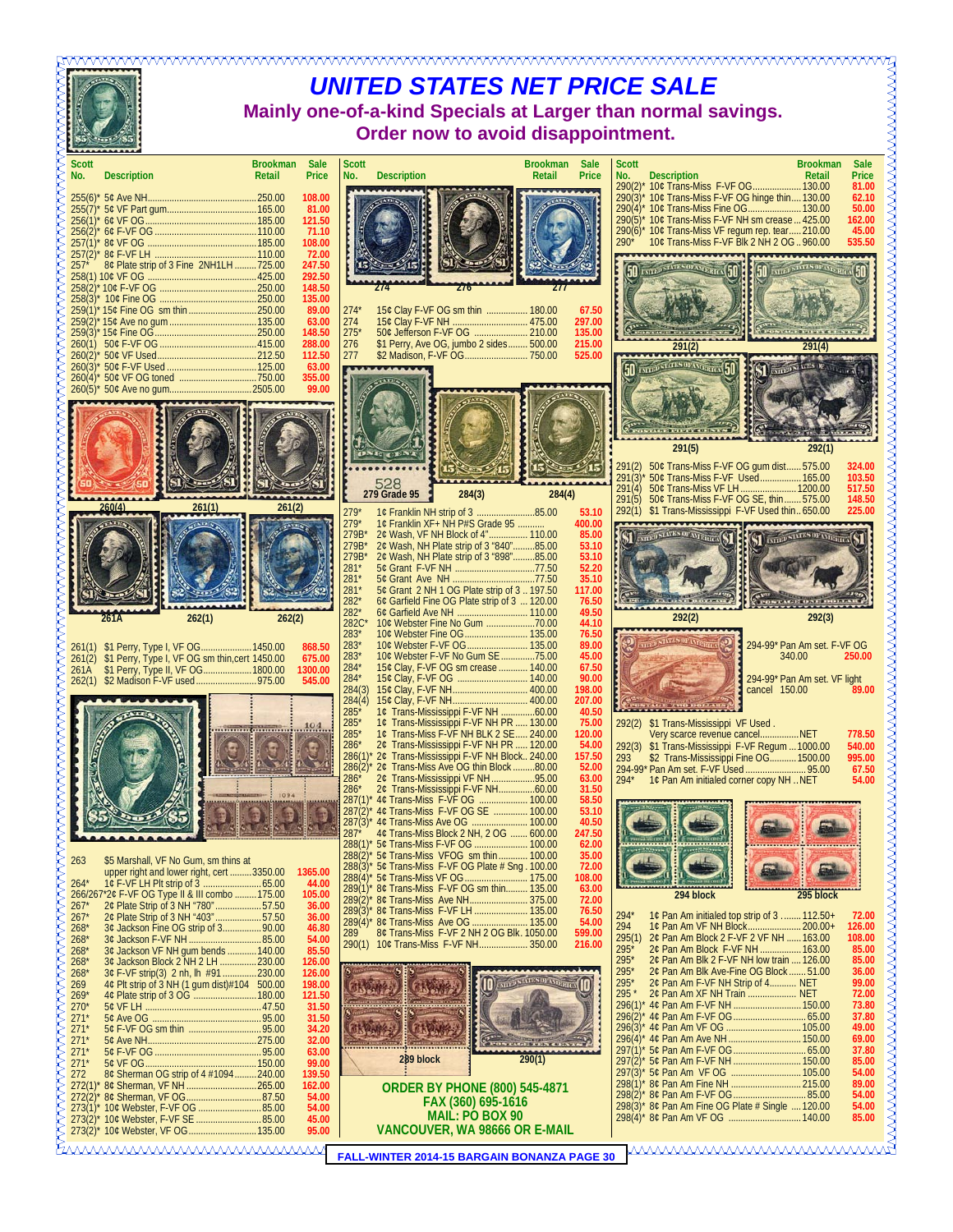| <b>UNITED STATES NET PRICE SALE</b><br>Mainly one-of-a-kind Specials at Larger than normal savings.<br>Order now to avoid disappointment.                                                                                                                                                                                                                                                                                                                       |                                                                                                                                                                                                                                                                                                                                                                                                                                                                                                                                                                                                                                                                                                         |                                                                                                                                                                                                                                                                                                                                                                                                                                                                                                                                                                                                                                                                    |  |  |  |  |  |  |  |
|-----------------------------------------------------------------------------------------------------------------------------------------------------------------------------------------------------------------------------------------------------------------------------------------------------------------------------------------------------------------------------------------------------------------------------------------------------------------|---------------------------------------------------------------------------------------------------------------------------------------------------------------------------------------------------------------------------------------------------------------------------------------------------------------------------------------------------------------------------------------------------------------------------------------------------------------------------------------------------------------------------------------------------------------------------------------------------------------------------------------------------------------------------------------------------------|--------------------------------------------------------------------------------------------------------------------------------------------------------------------------------------------------------------------------------------------------------------------------------------------------------------------------------------------------------------------------------------------------------------------------------------------------------------------------------------------------------------------------------------------------------------------------------------------------------------------------------------------------------------------|--|--|--|--|--|--|--|
| <b>Sale</b><br><b>Brookman</b><br>Scott<br><b>Description</b><br>Price<br>Retail                                                                                                                                                                                                                                                                                                                                                                                | <b>Scott</b><br><b>Brookman</b><br><b>Sale</b><br>No.<br><b>Description</b><br>Price<br>Retail                                                                                                                                                                                                                                                                                                                                                                                                                                                                                                                                                                                                          | <b>Brookman</b><br><b>Scott</b><br><b>Sale</b><br>No.<br><b>Description</b><br><b>Retail</b><br>Price<br>$326*$<br>1904 5¢ LA Purchase F-VF OG  70.00<br>44.50<br>$326*$<br>1904 5¢ LA Purchase F-VF NH 165.00<br>108.00<br>328(3)<br>327(1)<br>327(2)                                                                                                                                                                                                                                                                                                                                                                                                             |  |  |  |  |  |  |  |
| 299(1) 10¢ Pan Am F-VF OG slow boat NET<br>112.50<br>58.50<br>299(2)* 10¢ Pan Am Fine OG 115.00<br>299(3)* 10¢ Pan Am F-VF LH115.00<br>67.50<br>125.00<br>299(5)* 10¢ Pan Am F-VF NH Reperf275.00<br>139.00<br>299(6) 10¢ Pan Am VF NH tiny spot on gum450.00<br>207.00<br>125.00<br>Many other Pan Am's available. What are you looking for?<br>1¢ Franklin F- VF NH Block 90.00<br>300'<br>58.50<br>1¢ Franklin Fine OG Block of 6  135.00<br>$300*$<br>58.50 | 310(4)<br>311(1)<br>310(4) 50¢ Jefferson F-VF OG  350.00<br>211.50<br>555.00<br>555.00                                                                                                                                                                                                                                                                                                                                                                                                                                                                                                                                                                                                                  | 327(1) 1904 10¢ LA Purchase F-VF NH  300.00<br>179.10<br>1904 10¢ LA Purchase VF NH 475.00<br>327(2)<br>292.50<br>$327*$<br>1904 10¢ LA Purchase VF OG  185.00<br>110.00<br>$327*$<br>1904 10¢ LA Purchase F-VF OG  115.00<br>63.00<br>$327*$<br>1904 10¢ LA Purchase VF OG, thin  185.00<br>112.50<br>1904 10¢ LA Purchase Ave OG  115.00<br>$327*$<br>49.50<br>328(1)* Jamestown 1¢ F-VF NH 50.00<br>33.00<br>$328(2)$ *<br>63.00<br>Jamestown 1¢ XF VLH w/cert NET<br>328(3)<br>75.00<br>$329*$<br>Jamestown 2¢ F-VF NH 55.00<br>35.10<br>$329*$<br>Jamestown 2¢ F-VF NH Block 220.00<br>139.50                                                                 |  |  |  |  |  |  |  |
| PRESENTANT PRESENTAN PERSONAL PRESENTANT PRESENTANT PRESENTANT PRESENTANT PRESENT                                                                                                                                                                                                                                                                                                                                                                               | 311(3)<br>315<br>311(2)<br>567.00<br>1¢ Franklin VF NH block of 4 155.00+<br>108.00<br>$314*$<br>315<br>4¢ Lincoln VF NH Imperf  700.00<br>475.00<br>2¢ Washington block Fine+ NH83.00<br>$319*$<br>49.50<br>2¢ Washington F-VF NH plt strip of 3 150.00<br>$319b*$<br>81.00<br>2¢ Washington VF NH NET<br>19.00<br>$319b*$                                                                                                                                                                                                                                                                                                                                                                             | 329*<br>29.50<br>Jamestown 5¢ F-VF OG  100.00<br>330'<br>62.10<br>$330*$<br>Jamestown 5¢ F-VF NH 225.00<br>152.10<br>330(1)* Jamestown 5¢ VF OG  175.00<br>117.00<br>330(2)* Jamestown 5¢ VF NH 395.00<br>265.50<br>328-30* Jamestown set F-VF OG 135.00<br>89.00<br>328-30* Jamestown set Fine NH 315.00<br>157.50<br>Several copies with a similar grade are available at the same price<br>331a* Perf 12 1¢ Bklt Pane Pos E F-VF OG . 140.00<br>89.00<br>332a* Perf 12 2¢ Bklt Pane F-VF OG  125.00<br>86.00<br>Perf 12 2¢ Bklt Pane F-VF NH 210.00<br>$332a^*$<br>153.00<br>Perf 12 2¢ VF NH Block  80.00<br>$332*$<br>51.30<br>333*<br>41.00<br>334*<br>32.00 |  |  |  |  |  |  |  |
| 1¢ Franklin Booklet Pane F-VF NH  1000.00<br>300 <sub>b</sub><br>657.00<br>2¢ Washington Booklet Pane VF OG  725.00<br>301c<br>477.00<br>2¢ Washington Ave NH Block  120.00<br>$301*$<br>37.80<br>3¢ Lincoln F-VF NH115.00<br>$302*$<br>70.20<br>302'<br>49.50<br>31.50<br>53.10<br>72.00<br>304(1)* 5¢ 1902 Lincoln F-VF OG 50.00<br>38.00<br>304(2)* 5¢ 1902 Lincoln F-VF NH120.00<br>81.00                                                                   |                                                                                                                                                                                                                                                                                                                                                                                                                                                                                                                                                                                                                                                                                                         | $334*$<br>18.00<br>335*<br>30.00<br>335'<br>44.00<br>$336*$<br>36.00<br>336*<br>64.80<br>$337*$<br>100.00<br>338*<br>62.10<br>338*<br>Perf 12 10¢ F-VF OG Block  240.00<br>144.00<br>339*<br>50.40<br>339*<br>39.75                                                                                                                                                                                                                                                                                                                                                                                                                                                |  |  |  |  |  |  |  |
| <br><br>1599                                                                                                                                                                                                                                                                                                                                                                                                                                                    | 319q(1) 1903 2¢ Washington Bk Pn F-VF NH 195.00<br>125.00<br>319g(2) 1903 2¢ Washington Bk Pn VF NH  335.00<br>166.50<br>319g(3)*1903 2¢ Wash Bk Pn Ave Fine OG  110.00<br>65.00<br>**********************<br>                                                                                                                                                                                                                                                                                                                                                                                                                                                                                          | 340(2)<br>341(1)<br>342(1)<br>$340*$<br>36.00<br>148.50<br>340(2)<br>340(3)* Perf 12 15¢ F-VF NH  135.00<br>89.00                                                                                                                                                                                                                                                                                                                                                                                                                                                                                                                                                  |  |  |  |  |  |  |  |
| 5¢ 1902 Lincoln NH Block of 6 700.00+<br>304<br>238.50<br>$305*$<br>28.35<br>305'<br>18.00<br>6¢ Garfield F-VF OG Block 200.00<br>305<br>119.70<br>$307*$<br>10¢ Webster F-VF OG 50.00<br>30.60<br>13¢ VF cpl short perfs 55.00<br>$308*$<br>18.00<br>$308*$<br>53.10<br>$309*$<br>58.50<br>15¢ Clay F-VF Regum 150.00<br>$309*$<br>63.00<br>$309*$<br>93.60<br>$309*$<br>79.00                                                                                 | <b>PERSONAL ANTISERS</b><br>319Fg(1) 2¢ Washington Bk Pn Lake Fine OG 450.00<br>225.00                                                                                                                                                                                                                                                                                                                                                                                                                                                                                                                                                                                                                  | 341(1) 50¢ Perf 12 VF LH Cert  400.00<br>261.00<br>341(2)* 50¢ Per 12 F-VF OG reperf @ left 250.00<br>135.00<br>165.00<br>255.00<br>445.50<br><b>U.S.POSTAGE</b><br><b>BSPOSTAGE</b><br><b>U.S.POSTAGE</b>                                                                                                                                                                                                                                                                                                                                                                                                                                                         |  |  |  |  |  |  |  |
| 310(1)<br>310(2)<br>310(3)<br>310(1) 50¢ Jefferson VF+ OG w/cert 565.00<br>409.50<br>310(2) 50¢ Jefferson F-VF OG, cert350.00<br>238.50                                                                                                                                                                                                                                                                                                                         | 319Fq(2) 2¢ Wash Bk Pn Lake VF NH  1200.00<br>855.00<br>2¢ Pair Carmine Type I w/cert VF NH85.00<br>59.50<br>$320*$<br>$320*$<br>103.50<br>$320*$<br>2¢ Pair Carmine Type I VF OG 42.50<br>31.50<br>1904 10 LA Purchase LH Plate Pair65.00<br>$323*$<br>31.50<br>323-27* 1904 LA Purchase Ave OG  228.00<br>149.00<br>323-27* 1904 LA Purchase F-VF Used75.00<br>49.50<br>1904 2¢ LA Purchase Ave NH 55.00<br>324'<br>22.50<br>$324*$<br>1904 2¢ LA Purchase F-VF NH55.00<br>31.50<br>325'<br>1904 3¢ LA Purchase VF Regum 115.00<br>45.00<br>325'<br>1904 3¢ LA Purchase F-VF OG 65.00<br>40.50<br>325'<br>1904 3¢ LA Purchase VF OG  105.00<br>62.10<br>325'<br>3¢ LA Purchase Ave NH 150.00<br>58.50 | <b>TEDEMAR</b><br>342(4)<br>342(2)<br>342(3)<br>WWWW<br>342(2)<br>\$1 Perf 12 F-VF OG  400.00<br>280.00<br>342(3)<br>270.00<br>517.50<br>450.00<br>\$1 Perf 12 Fine Used  87.50<br>$342*$<br>45.00<br>$342*$<br>54.00                                                                                                                                                                                                                                                                                                                                                                                                                                              |  |  |  |  |  |  |  |
| 310(3) 50¢ Jefferson Fine OG 350.00<br>184.50<br>Finnnnnnnnnnnnnnnnnn                                                                                                                                                                                                                                                                                                                                                                                           | 325'<br>3¢ Dark Shade full top imprint F-VF NH NET<br>130.00<br>FALL-WINTER 2014-15 BARGAIN BONANZA PAGE 31                                                                                                                                                                                                                                                                                                                                                                                                                                                                                                                                                                                             | LAY-A-WAY? YES! PLEASE ASK FOR INFO<br>nnnnnnnnnnnnnnnnnnn                                                                                                                                                                                                                                                                                                                                                                                                                                                                                                                                                                                                         |  |  |  |  |  |  |  |